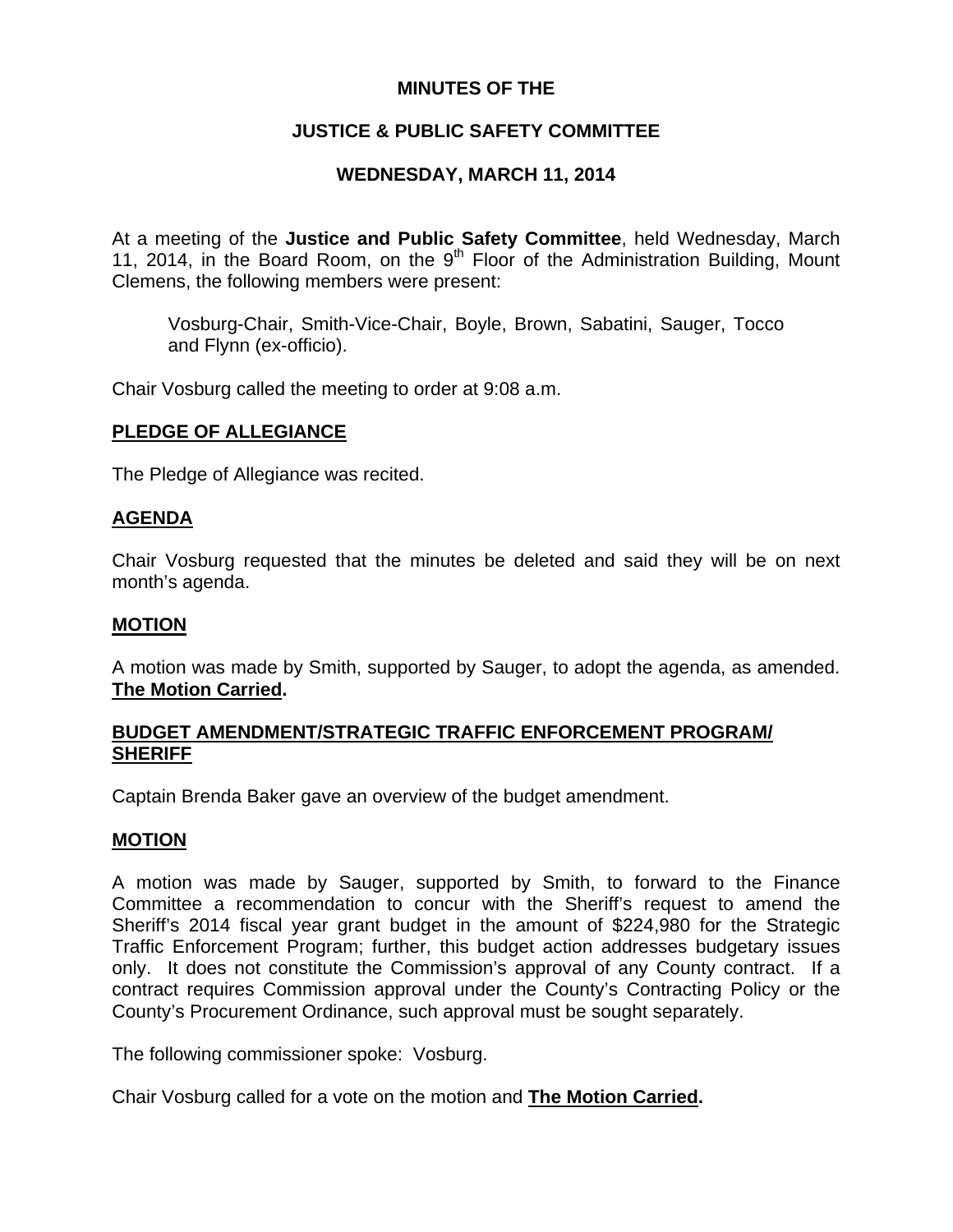### **BUDGET AMENDMENT/FUND 350/EMERGENCY MANAGEMENT**

Vicki Wolber, Director of Emergency Management, gave an overview.

### **MOTION**

A motion was made by Brown, supported by Sabatini, to forward to the Finance Committee a recommendation to approve the FY 2014 budget amendment request from Emergency Management & Communications resulting in a net increase of \$4,916,849 in Fund 350; further, this budget action addresses budgetary issues only. It does not constitute the Commission's approval of any County contract. If a contract requires Commission approval under the County's Contracting Policy or the County's Procurement Ordinance, such approval must be sought separately.

The following commissioner spoke: Brown.

Chair Vosburg called for a vote on the motion and **The Motion Carried.** 

### **CGAP FIRE INTERLOCAL AGREEMENT/EMERGENCY MANAGEMENT**

Vicki Wolber, Director of Emergency Management, gave an overview.

### **MOTION**

A motion was made by Smith, supported by Brown, to forward to the Finance Committee a recommendation to approve the Competitive Grant Assistance Program (CGAP) Fire Interlocal Agreement with the townships of Clinton and Harrison and the cities of Mt. Clemens and Sterling Heights, which includes a \$15,000 match amount from the County for a fire department consolidation feasibility study.

The following commissioners spoke: Boyle and Sabatini.

### **AMENDMENT**

A motion was made by Sabatini, supported by Vosburg, to delete the \$15,000 match.

The following commissioners spoke: Smith, Flynn, Brown, Sauger and Vosburg.

Commissioners Sabatini and Vosburg withdrew their amendment.

Chair Vosburg called for a vote on the motion and **The Motion Carried.**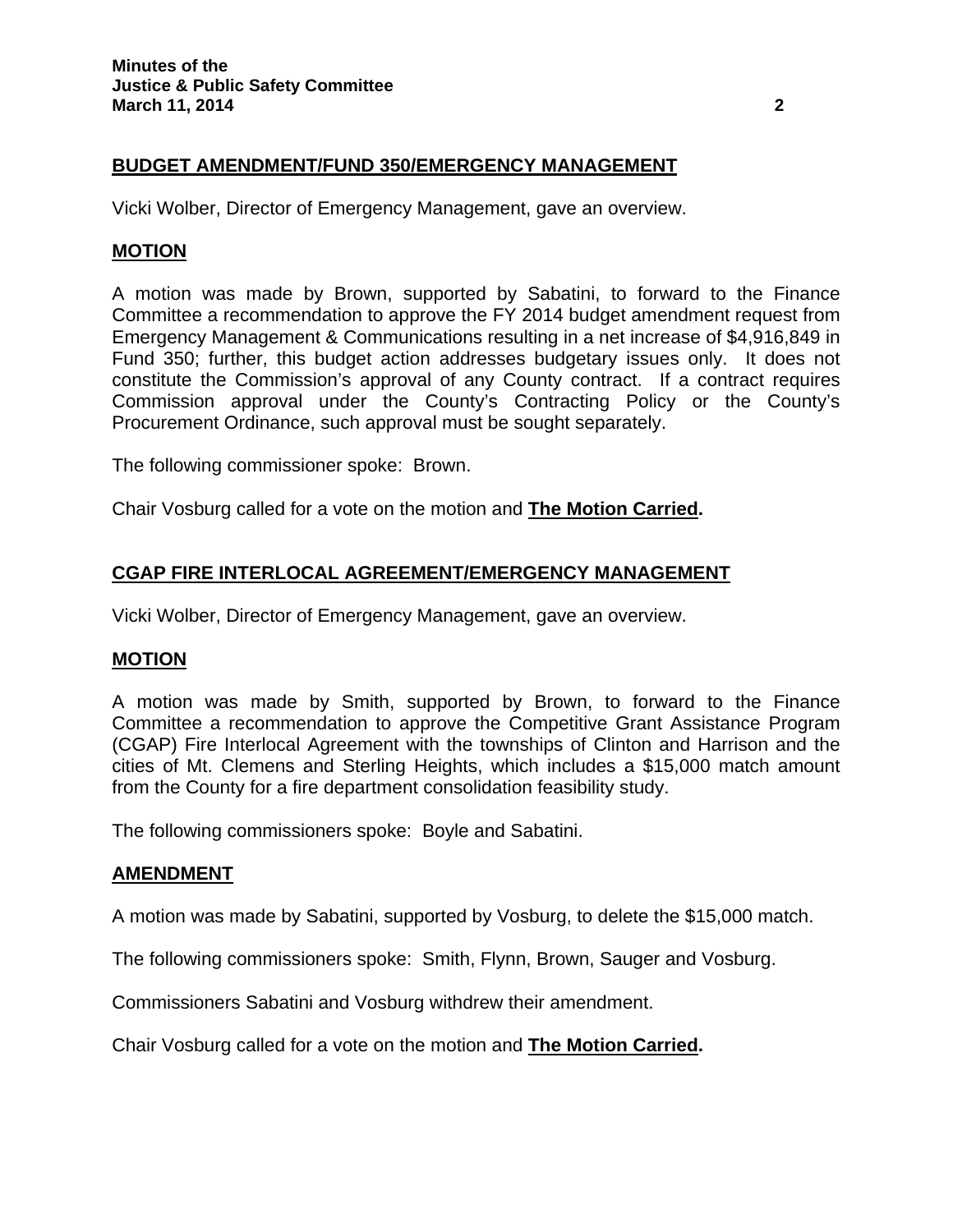# **2013 HOMELAND SECURITY GRANT PROGRAM INTERLOCAL FUNDING AGREEMENT/EMERGENCY MANAGEMENT**

### **MOTION**

A motion was made by Brown, supported by Sauger, to forward to the Finance Committee a recommendation to approve the FY 2013 Homeland Security Grant Program (HSGP) Interlocal Funding Agreement template with the City of Detroit, Monroe County, Oakland County, St. Clair County, Washtenaw County and Wayne County. **The Motion Carried.** 

### **DISCUSSION OF DEPARTMENT OF HUMAN SERVICES – MACOMB COUNTY BUDGET ITEMS: JUVENILE COURT PLACEMENTS AND COUNTY EMERGENCY FUND**

Mike Patterson, DHS Macomb County Child Welfare Director, Valerie Nunn, DHS Macomb County Director, and Nicole Faulds, Juvenile Division Director, were present.

Chair Vosburg brought up a brief presentation that had been given during budget discussions last year and stated that she was interested in more discussion.

The County Child Care Fund - a requirement of the Social Welfare Act through the State of Michigan and a shared funding source of state and local dollars – was reviewed by Mr. Patterson. He also touched on the protective services data that was distributed.

The following commissioners asked questions: Brown, Vosburg and Sauger.

Ms. Faulds spoke about Juvenile Court's responsibilities for juvenile delinquents and funding of various treatment programs.

The following commissioner spoke: Brown.

Ms. Nunn spoke about the County's allocation of \$48,500 for emergency services.

The following commissioner spoke: Brown.

### **MOTION**

A motion was made by Tocco, supported by Smith, to receive and file the reports provided on the Department of Human Services – Macomb County Budget Items. **The Motion Carried.** 

### **UPDATE BY MICHIGAN STATE POLICE**

Lt. Robert Honey, Assistant Post Commander, Michigan State Police, discussed crash statistics for 2013. He recognized Sgt. Sheila Shields who is assigned to Macomb County and oversees the troopers who patrol local freeways.